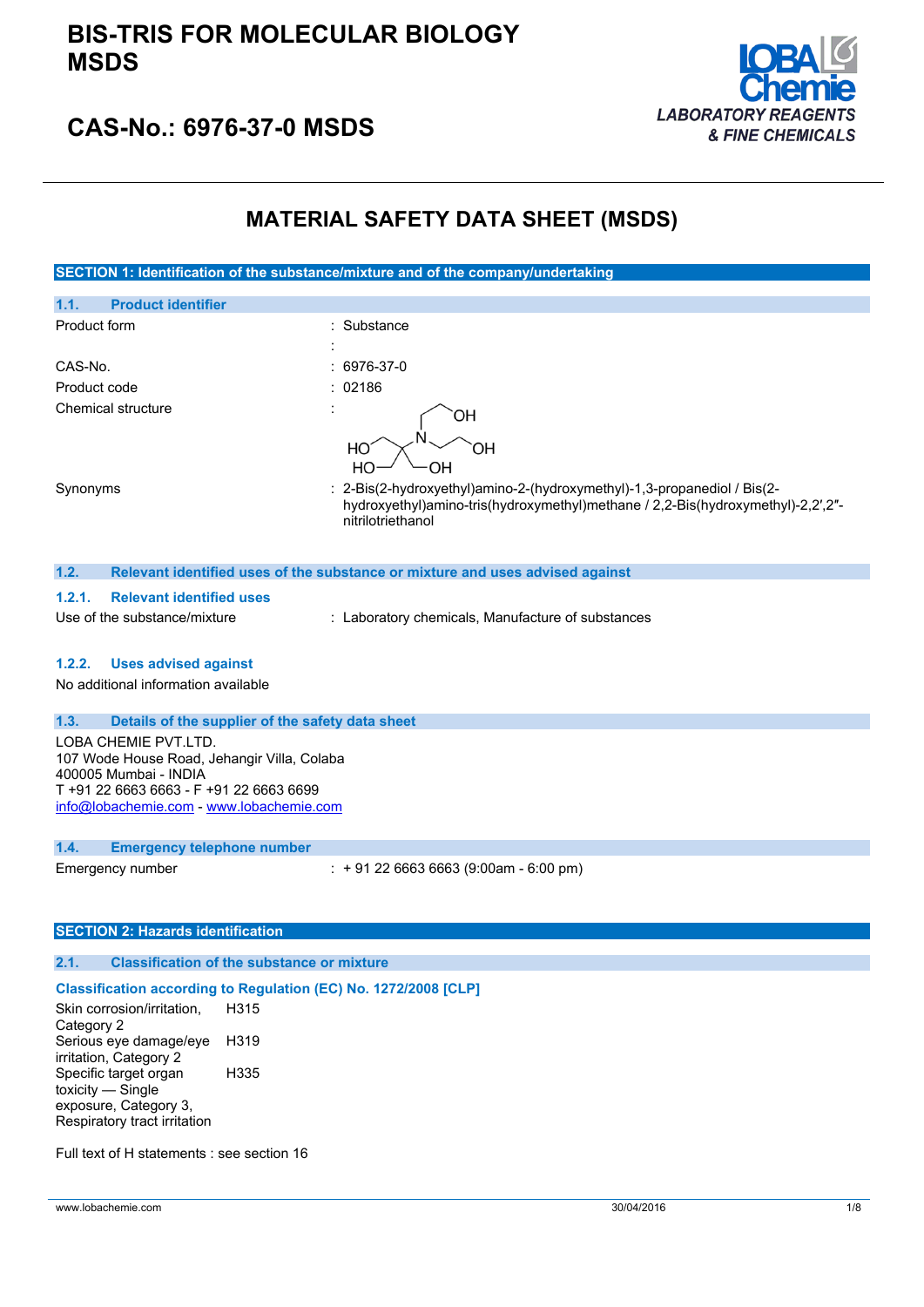Safety Data Sheet

**Classification according to Directive 67/548/EEC [DSD] or 1999/45/EC [DPD]**

Not classified

**Adverse physicochemical, human health and environmental effects** No additional information available

| <b>Label elements</b><br>2.2.                              |                                                                                                                                                                                                            |
|------------------------------------------------------------|------------------------------------------------------------------------------------------------------------------------------------------------------------------------------------------------------------|
| Labelling according to Regulation (EC) No. 1272/2008 [CLP] |                                                                                                                                                                                                            |
| Hazard pictograms (CLP)                                    | GHS07                                                                                                                                                                                                      |
| Signal word (CLP)                                          | : Warning                                                                                                                                                                                                  |
| Hazard statements (CLP)                                    | $\therefore$ H315 - Causes skin irritation.<br>H319 - Causes serious eye irritation.<br>H335 - May cause respiratory irritation.                                                                           |
| Precautionary statements (CLP)                             | : P261 - Avoid breathing vapours, dust, fume, gas.<br>P305+P351+P338 - IF IN EYES: Rinse cautiously with water for several minutes.<br>Remove contact lenses, if present and easy to do. Continue rinsing. |

### **2.3. Other hazards**

No additional information available

| <b>SECTION 3: Composition/information on ingredients</b> |                   |                                  |
|----------------------------------------------------------|-------------------|----------------------------------|
|                                                          |                   |                                  |
| 3.1.                                                     | <b>Substances</b> |                                  |
| Name                                                     |                   | : BIS-TRIS FOR MOLECULAR BIOLOGY |
| CAS-No.                                                  |                   | 6976-37-0                        |
|                                                          |                   |                                  |

Full text of R- and H-statements: see section 16

### **3.2. Mixtures**

Not applicable

| <b>SECTION 4: First aid measures</b>             |                                                                  |
|--------------------------------------------------|------------------------------------------------------------------|
|                                                  |                                                                  |
| 4.1.<br><b>Description of first aid measures</b> |                                                                  |
| First-aid measures after inhalation              | : Remove person to fresh air and keep comfortable for breathing. |
| First-aid measures after skin contact            | : Wash with plenty of water $/$                                  |
| First-aid measures after eye contact             | : Rinse immediately with plenty of water.                        |
| First-aid measures after ingestion               | $\therefore$ Rinse mouth.                                        |
|                                                  |                                                                  |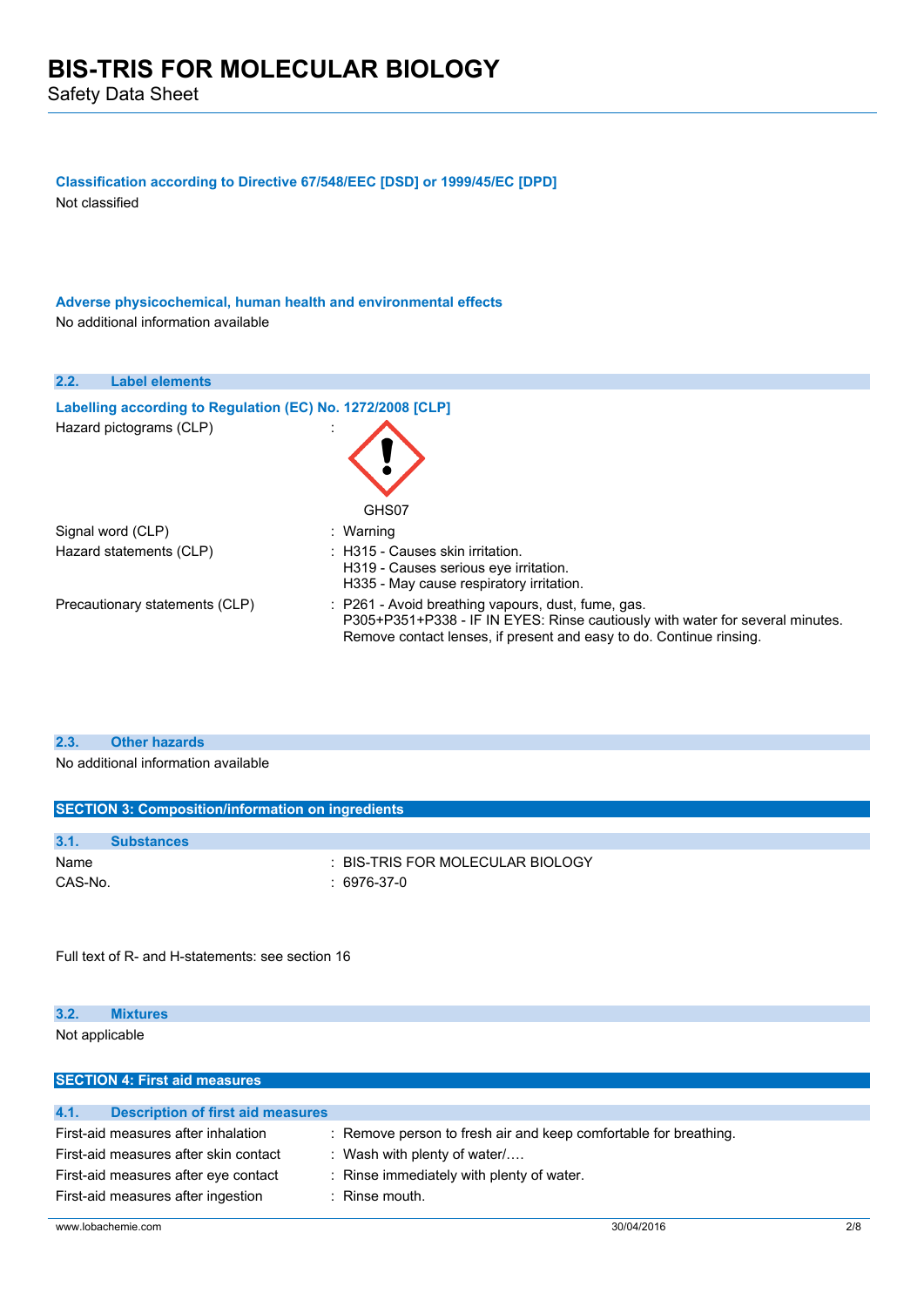Safety Data Sheet

| 4.2.<br>Most important symptoms and effects, both acute and delayed                                  |                                                                                                                                                   |
|------------------------------------------------------------------------------------------------------|---------------------------------------------------------------------------------------------------------------------------------------------------|
| Symptoms/effects after skin contact                                                                  | : Causes skin irritation.                                                                                                                         |
| Symptoms/effects after eye contact                                                                   | : Causes eye irritation.                                                                                                                          |
| Symptoms/effects after ingestion                                                                     | : Swallowing a small quantity of this material will result in serious health hazard.                                                              |
| 4.3.                                                                                                 | Indication of any immediate medical attention and special treatment needed                                                                        |
| No additional information available                                                                  |                                                                                                                                                   |
| <b>SECTION 5: Firefighting measures</b>                                                              |                                                                                                                                                   |
| 5.1.<br><b>Extinguishing media</b>                                                                   |                                                                                                                                                   |
| Suitable extinguishing media                                                                         | : Carbon dioxide. Dry powder. Foam. Water spray.                                                                                                  |
| Unsuitable extinguishing media                                                                       | : Do not use a heavy water stream.                                                                                                                |
|                                                                                                      |                                                                                                                                                   |
| 5.2.<br>Special hazards arising from the substance or mixture<br>No additional information available |                                                                                                                                                   |
|                                                                                                      |                                                                                                                                                   |
| 5.3.<br><b>Advice for firefighters</b>                                                               |                                                                                                                                                   |
| Protection during firefighting                                                                       | Do not enter fire area without proper protective equipment, including respiratory<br>protection.                                                  |
| <b>SECTION 6: Accidental release measures</b>                                                        |                                                                                                                                                   |
| 6.1.                                                                                                 | Personal precautions, protective equipment and emergency procedures                                                                               |
| 6.1.1.<br>For non-emergency personnel                                                                |                                                                                                                                                   |
| <b>Emergency procedures</b>                                                                          | : Evacuate unnecessary personnel.                                                                                                                 |
|                                                                                                      |                                                                                                                                                   |
| For emergency responders<br>6.1.2.                                                                   |                                                                                                                                                   |
| Protective equipment                                                                                 | : Use personal protective equipment as required.                                                                                                  |
| <b>Emergency procedures</b>                                                                          | : Ventilate area.                                                                                                                                 |
| 6.2.<br><b>Environmental precautions</b>                                                             |                                                                                                                                                   |
| Avoid release to the environment.                                                                    |                                                                                                                                                   |
| 6.3.<br>Methods and material for containment and cleaning up                                         |                                                                                                                                                   |
| Methods for cleaning up                                                                              | : Soak up spills with inert solids, such as clay or diatomaceous earth as soon as<br>possible. On land, sweep or shovel into suitable containers. |
| 6.4.<br><b>Reference to other sections</b>                                                           |                                                                                                                                                   |
| No additional information available                                                                  |                                                                                                                                                   |
| <b>SECTION 7: Handling and storage</b>                                                               |                                                                                                                                                   |
| 7.1.<br><b>Precautions for safe handling</b>                                                         |                                                                                                                                                   |
| Precautions for safe handling                                                                        | : Avoid contact with skin and eyes. Do not breathe vapours.                                                                                       |
| Hygiene measures                                                                                     | : Wash hands and other exposed areas with mild soap and water before eating,                                                                      |
|                                                                                                      | drinking or smoking and when leaving work.                                                                                                        |
| 7.2.<br><b>Conditions for safe storage, including any incompatibilities</b>                          |                                                                                                                                                   |
| Storage conditions                                                                                   | : Store in a well-ventilated place. Keep container tightly closed.                                                                                |
| <b>Specific end use(s)</b><br>7.3.                                                                   |                                                                                                                                                   |
| No additional information available                                                                  |                                                                                                                                                   |
| <b>SECTION 8: Exposure controls/personal protection</b>                                              |                                                                                                                                                   |
|                                                                                                      |                                                                                                                                                   |
| 8.1.<br><b>Control parameters</b>                                                                    |                                                                                                                                                   |
| No additional information available                                                                  |                                                                                                                                                   |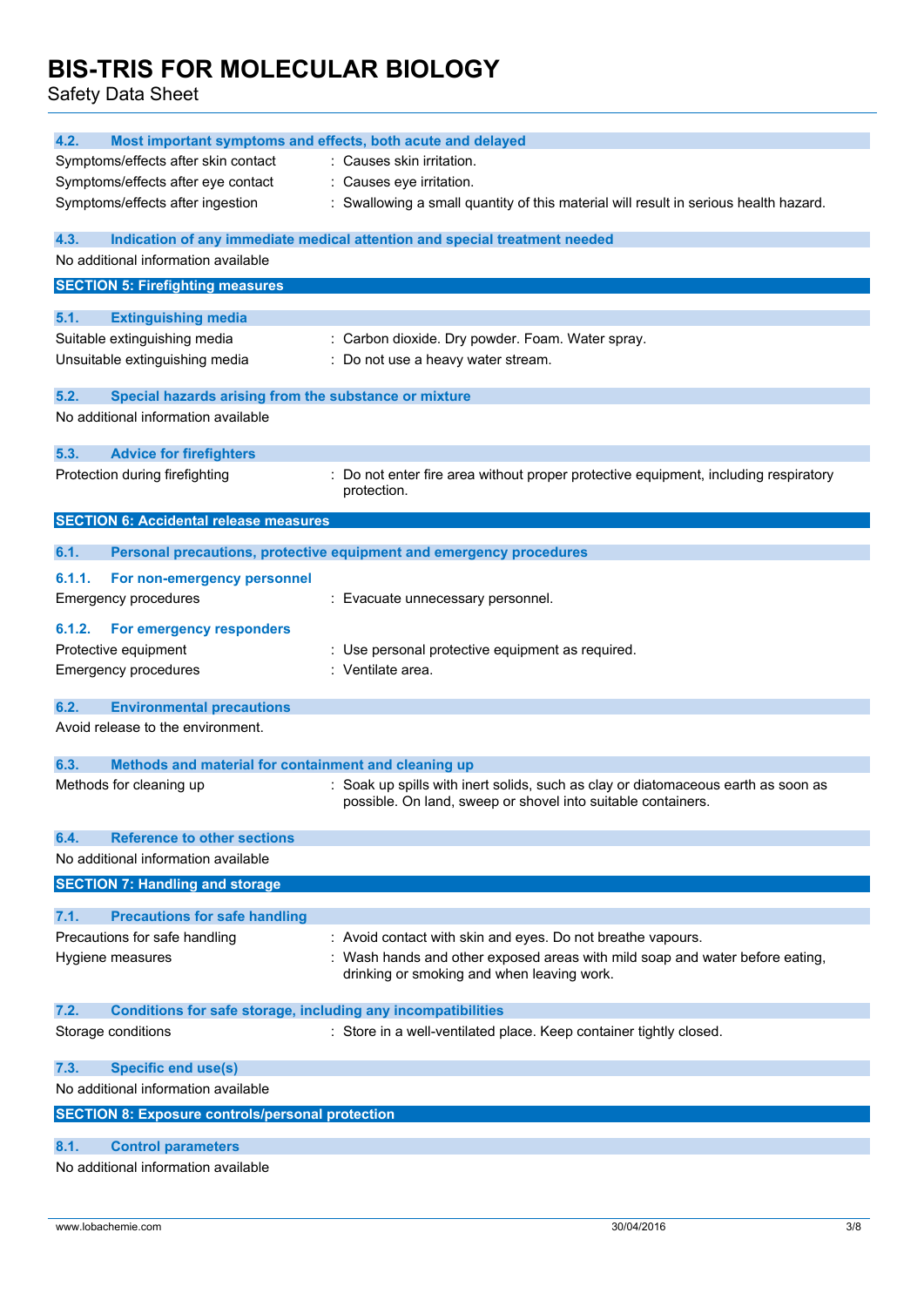Safety Data Sheet

| 8.2.<br><b>Exposure controls</b>                                                |                                                                    |
|---------------------------------------------------------------------------------|--------------------------------------------------------------------|
| Hand protection                                                                 | : Protective gloves                                                |
| Eye protection                                                                  | : Chemical goggles or safety glasses                               |
| Skin and body protection                                                        | : Wear suitable protective clothing                                |
| Respiratory protection                                                          | : [In case of inadequate ventilation] wear respiratory protection. |
| <b>SECTION 9: Physical and chemical properties</b>                              |                                                                    |
| 9.1.<br>Information on basic physical and chemical properties<br>Physical state | : Solid                                                            |
| Molecular mass<br>Colour                                                        | : 209.2 g/mol<br>: White crystalline.                              |
| Odour                                                                           | : odourless.                                                       |
| Odour threshold                                                                 | : No data available                                                |
| pH                                                                              | $: 9.5 - 11$                                                       |
| Relative evaporation rate (butylacetate=1)                                      | : No data available                                                |
| Melting point                                                                   | : $102 - 103$ °C                                                   |
| Freezing point                                                                  | : No data available                                                |
| Boiling point                                                                   | : No data available                                                |
| Flash point                                                                     | : No data available                                                |
| Auto-ignition temperature                                                       | : No data available                                                |
| Decomposition temperature                                                       | : No data available                                                |
| Flammability (solid, gas)                                                       | : No data available                                                |
| Vapour pressure                                                                 | : No data available                                                |
| Relative vapour density at 20 °C                                                | : No data available                                                |
| Relative density                                                                | : No data available                                                |
| Solubility                                                                      | : Water: 209.2 g/l at 20 °C                                        |
| Log Pow                                                                         | : No data available                                                |
| Viscosity, kinematic                                                            | : No data available                                                |
| Viscosity, dynamic                                                              | : No data available                                                |
| Explosive properties                                                            | : No data available                                                |
| Oxidising properties                                                            | : No data available                                                |
| <b>Explosive limits</b>                                                         | : No data available                                                |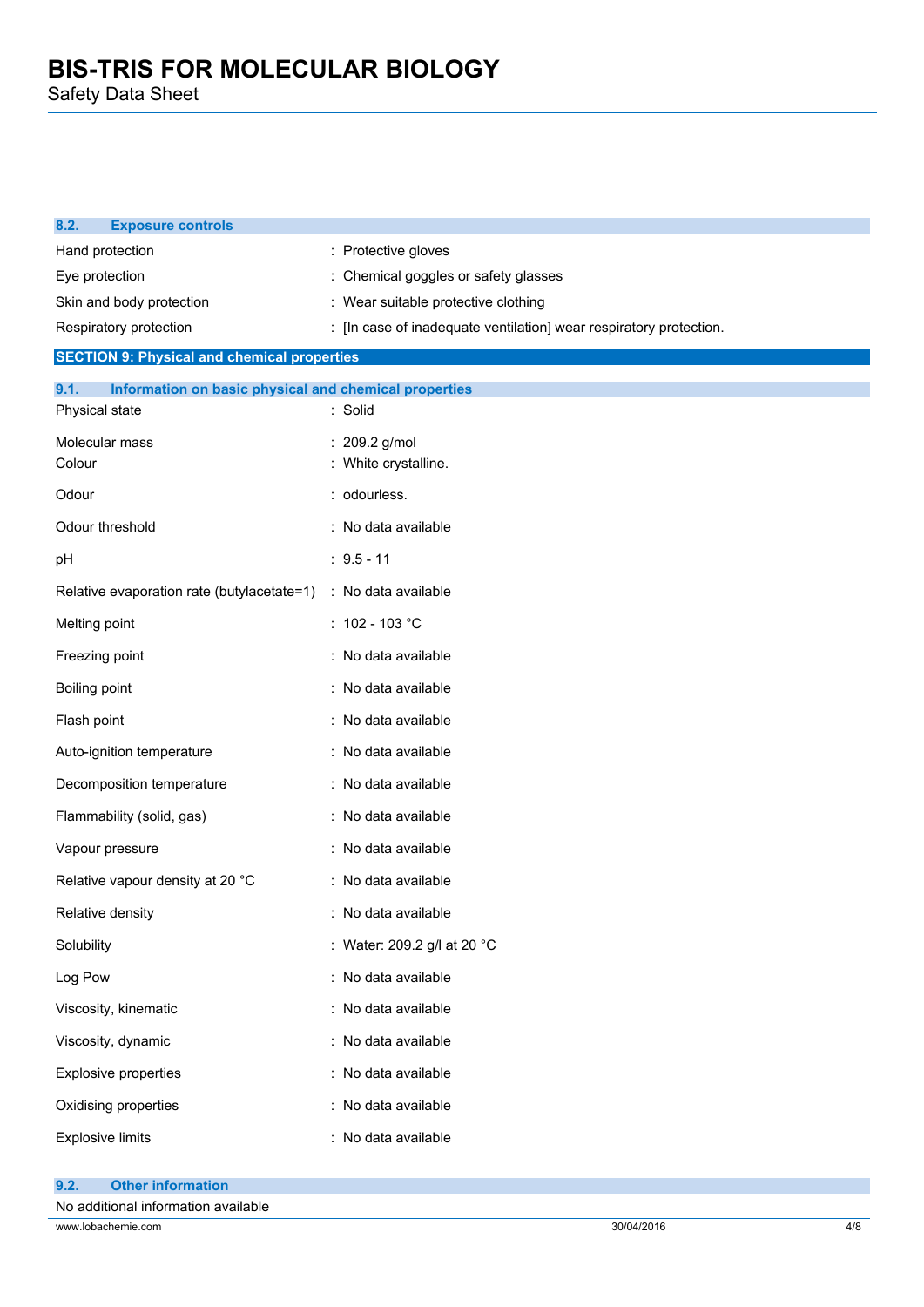Safety Data Sheet

| <b>SECTION 10: Stability and reactivity</b>              |                                                  |
|----------------------------------------------------------|--------------------------------------------------|
| 10.1.<br><b>Reactivity</b>                               |                                                  |
| No additional information available                      |                                                  |
| 10.2.<br><b>Chemical stability</b>                       |                                                  |
| Stable under normal conditions.                          |                                                  |
| <b>Possibility of hazardous reactions</b><br>10.3.       |                                                  |
| No additional information available                      |                                                  |
| <b>Conditions to avoid</b><br>10.4.                      |                                                  |
| Air contact. Water, humidity. Moisture. Direct sunlight. |                                                  |
| 10.5.<br><b>Incompatible materials</b>                   |                                                  |
| No additional information available                      |                                                  |
| 10.6.<br><b>Hazardous decomposition products</b>         |                                                  |
| No additional information available                      |                                                  |
| <b>SECTION 11: Toxicological information</b>             |                                                  |
| 11.1.<br>Information on toxicological effects            |                                                  |
| Acute toxicity                                           | : Not classified                                 |
|                                                          |                                                  |
| Skin corrosion/irritation                                | : Causes skin irritation.                        |
|                                                          | pH: 9.5 - 11                                     |
| Serious eye damage/irritation                            | : Causes serious eye irritation.<br>pH: 9.5 - 11 |
| Respiratory or skin sensitisation                        | : Not classified                                 |
| Germ cell mutagenicity                                   | Not classified                                   |
| Carcinogenicity                                          | Not classified                                   |
| Reproductive toxicity                                    | Not classified                                   |
| STOT-single exposure                                     | : May cause respiratory irritation.              |
| STOT-repeated exposure                                   | : Not classified                                 |
| Aspiration hazard                                        | : Not classified                                 |
|                                                          |                                                  |
|                                                          |                                                  |

### **SECTION 12: Ecological information**

### **12.1. Toxicity**

No additional information available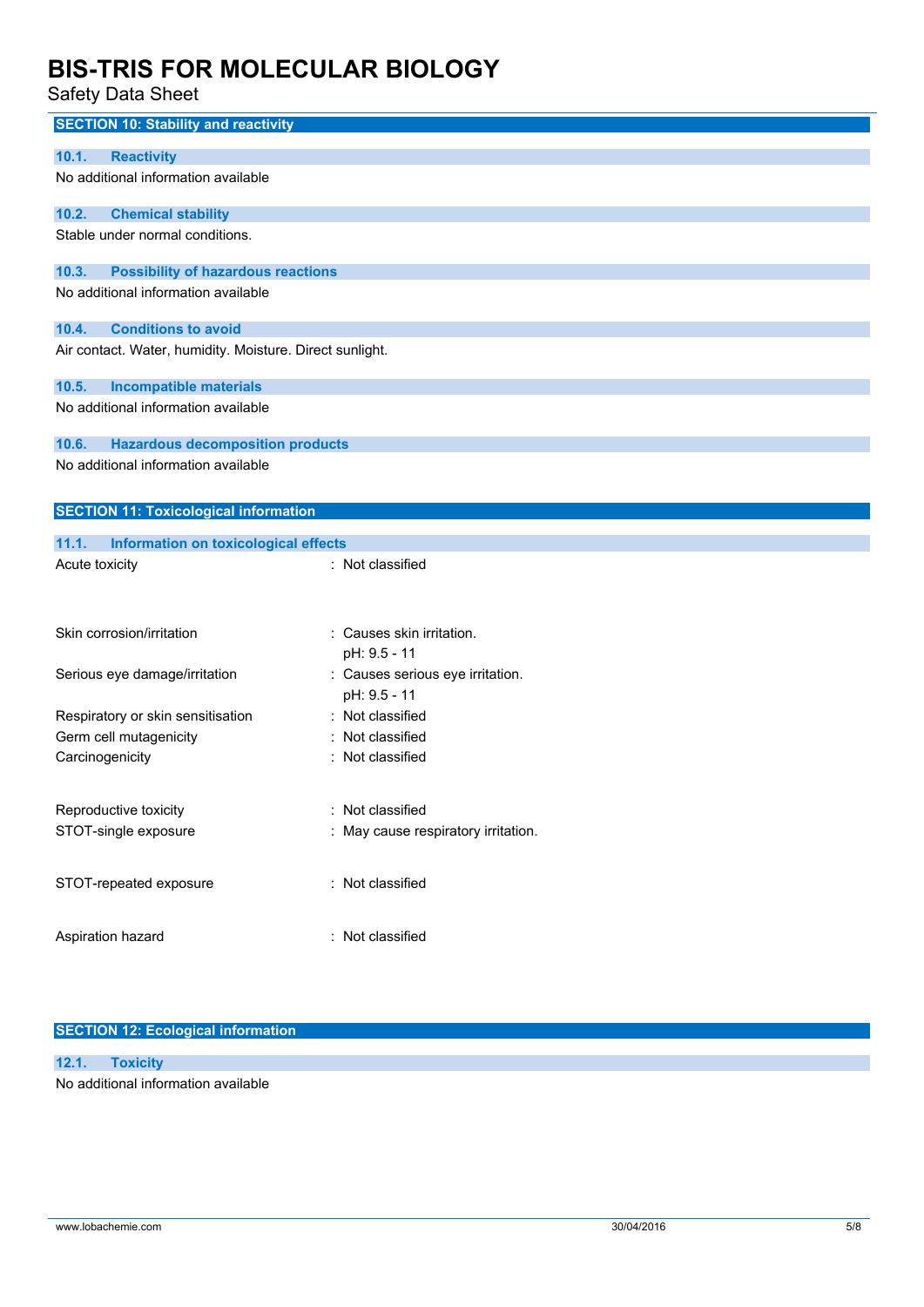Safety Data Sheet

| 12.2.<br><b>Persistence and degradability</b><br>No additional information available |                                    |
|--------------------------------------------------------------------------------------|------------------------------------|
|                                                                                      |                                    |
|                                                                                      |                                    |
| 12.3.<br><b>Bioaccumulative potential</b>                                            |                                    |
| No additional information available                                                  |                                    |
|                                                                                      |                                    |
| <b>Mobility in soil</b><br>12.4.                                                     |                                    |
| No additional information available                                                  |                                    |
|                                                                                      |                                    |
| 12.5.<br><b>Results of PBT and vPvB assessment</b>                                   |                                    |
| No additional information available                                                  |                                    |
|                                                                                      |                                    |
| 12.6.<br><b>Other adverse effects</b>                                                |                                    |
| No additional information available                                                  |                                    |
| <b>SECTION 13: Disposal considerations</b>                                           |                                    |
|                                                                                      |                                    |
| 13.1.<br><b>Waste treatment methods</b>                                              |                                    |
| No additional information available                                                  |                                    |
| <b>SECTION 14: Transport information</b>                                             |                                    |
| In accordance with ADR / RID / IMDG / IATA / ADN                                     |                                    |
|                                                                                      |                                    |
| 14.1.<br><b>UN number</b>                                                            |                                    |
| UN-No. (ADR)                                                                         | : Not applicable                   |
| UN-No. (IMDG)                                                                        | : Not applicable                   |
| UN-No. (IATA)                                                                        | Not applicable                     |
| UN-No. (ADN)                                                                         | : Not applicable                   |
| UN-No. (RID)                                                                         | : Not applicable                   |
|                                                                                      |                                    |
| 14.2.<br><b>UN proper shipping name</b><br>Proper Shipping Name (ADR)                |                                    |
| Proper Shipping Name (IMDG)                                                          | : Not applicable<br>Not applicable |
| Proper Shipping Name (IATA)                                                          | : Not applicable                   |
| Proper Shipping Name (ADN)                                                           | : Not applicable                   |
| Proper Shipping Name (RID)                                                           | : Not applicable                   |
|                                                                                      |                                    |
| 14.3.<br><b>Transport hazard class(es)</b>                                           |                                    |
| <b>ADR</b><br>Transport hazard class(es) (ADR)                                       | : Not applicable                   |
|                                                                                      |                                    |
| <b>IMDG</b>                                                                          |                                    |
| Transport hazard class(es) (IMDG)                                                    | : Not applicable                   |
|                                                                                      |                                    |
| <b>IATA</b>                                                                          |                                    |
| Transport hazard class(es) (IATA)                                                    | : Not applicable                   |
|                                                                                      |                                    |
| <b>ADN</b>                                                                           |                                    |
| Transport hazard class(es) (ADN)                                                     | : Not applicable                   |

### **RID**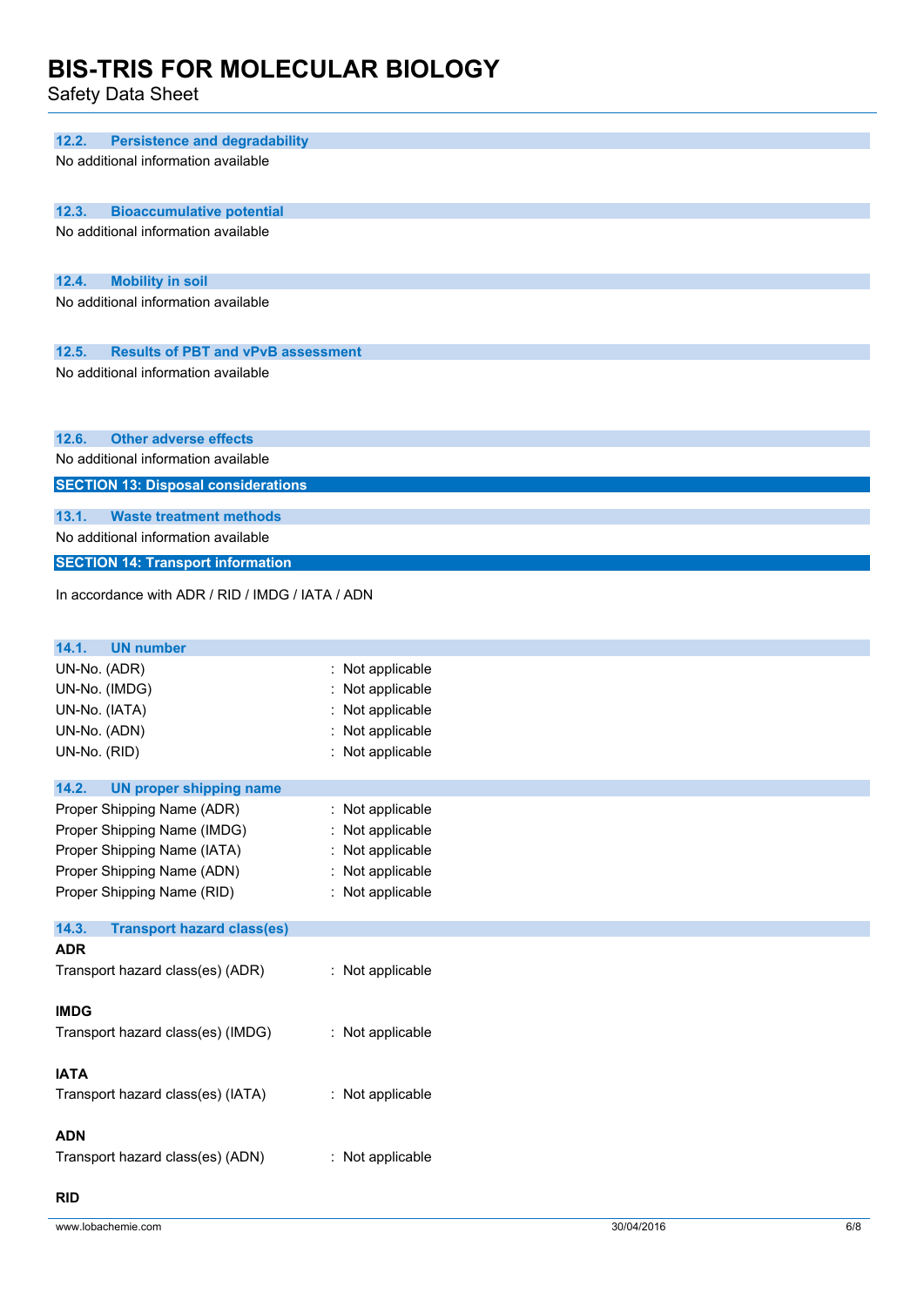Safety Data Sheet

| Transport hazard class(es) (RID)      | : Not applicable                         |
|---------------------------------------|------------------------------------------|
| 14.4.<br><b>Packing group</b>         |                                          |
| Packing group (ADR)                   | : Not applicable                         |
| Packing group (IMDG)                  | : Not applicable                         |
| Packing group (IATA)                  | : Not applicable                         |
| Packing group (ADN)                   | : Not applicable                         |
| Packing group (RID)                   | : Not applicable                         |
|                                       |                                          |
| <b>Environmental hazards</b><br>14.5. |                                          |
| Dangerous for the environment         | : No                                     |
| Marine pollutant                      | : No                                     |
| Other information                     | : No supplementary information available |

### **14.6. Special precautions for user**

### **- Overland transport**

No data available

### **- Transport by sea**

No data available

### **- Air transport**

No data available

### **- Inland waterway transport**

No data available

### **- Rail transport**

No data available

**14.7. Transport in bulk according to Annex II of MARPOL 73/78 and the IBC Code**

### Not applicable

**SECTION 15: Regulatory information**

**15.1. Safety, health and environmental regulations/legislation specific for the substance or mixture**

### **15.1.1. EU-Regulations**

No REACH Annex XVII restrictions

BIS-TRIS FOR MOLECULAR BIOLOGY is not on the REACH Candidate List BIS-TRIS FOR MOLECULAR BIOLOGY is not on the REACH Annex XIV List

### **15.1.2. National regulations**

### **Germany**

12th Ordinance Implementing the Federal : Is not subject of the 12. BlmSchV (Hazardous Incident Ordinance) Immission Control Act - 12.BImSchV

### **Netherlands**

SZW-lijst van kankerverwekkende stoffen : The substance is not listed